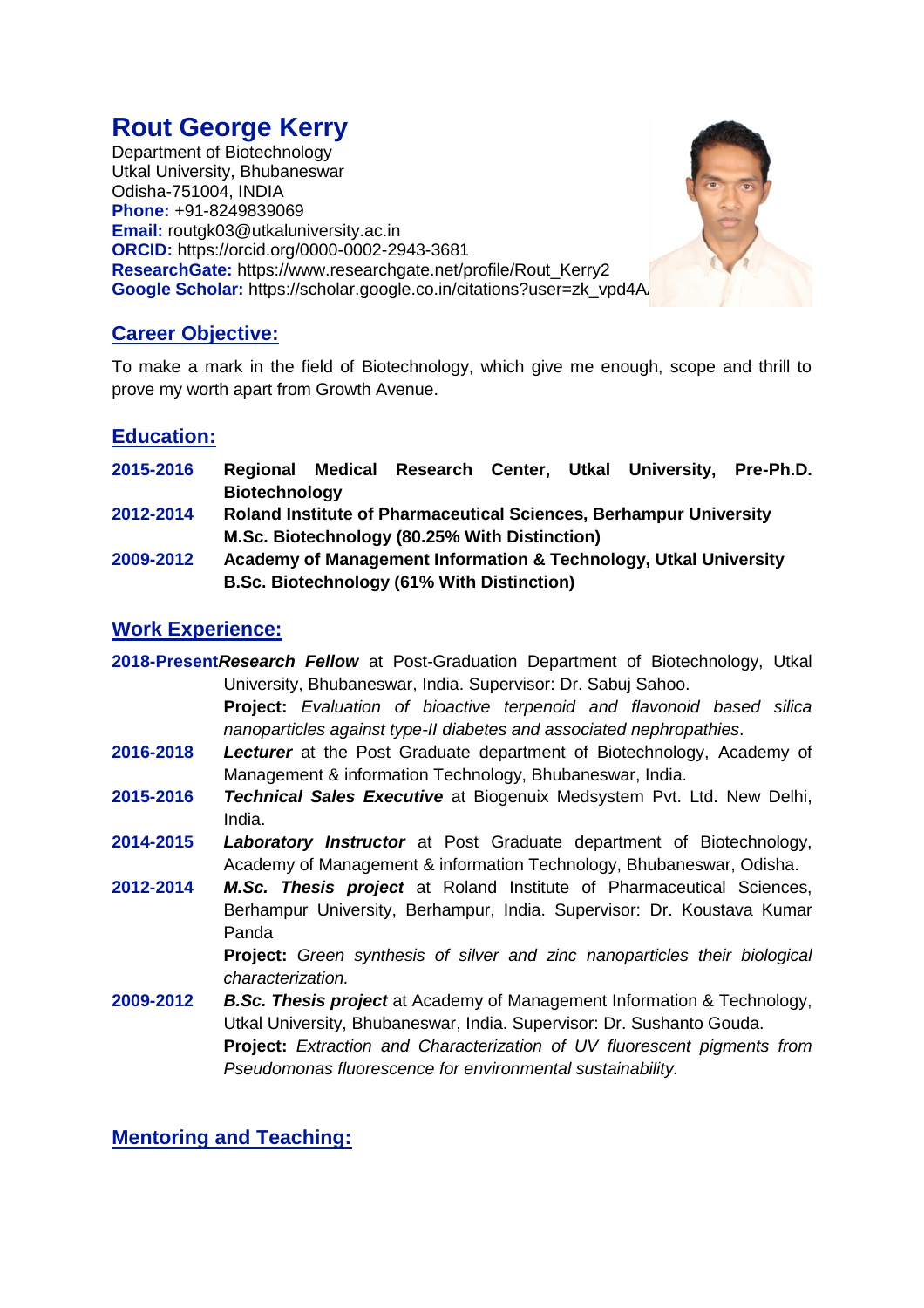- **2016-2018** *Supervisor*, Graduate and Undergraduate Students Gyana Prakash Mahapatra, Ashutosh Pradhan, Lipun Kumar Pradhan, Manas Ranjan Sahoo and Srichandan Rath.
- **2014-2018** *Research Mentor and Classroom Teacher*, Post Graduate department of Biotechnology, Academy of Management & information Technology, Bhubaneswar, India.

# **Technical Knowledge:**

- **Instrument Handled:** Inverted Microscope, Fluorescent Microscope, Spectrophotometer, Cell counter, Cooling Centrifuge, Electrophoresis Units, Autoclave, Hot air oven, Centrifugation Machine, Spectrophotometer, UV Transilluminator, Laminar air flow and pH meter, Thermal cycler.
- **Microbial Techniques:** Sterilization, Media Preparation, Culturing methods, Bacterial growth curve etc.
- **Molecular Techniques:** Isolation of DNA, Polymerase chain reaction, Agarose gel electrophoresis, Polyacrylamide gel electrophoresis (PAGE), RFLP, Restriction endonuclease digestions of bacterial DNA.
- **Immunological Techniques:** ELISA, Western blotting, Immunocytochemistry.
- **Biochemistry:** Protein estimation, Effect of PH and temperature on enzyme activity etc.

# **Training Programs:**

- Short term course on "Food Microbiology" from Medallion Institute of Bioscience Bhubaneswar from 17.05.2010 to 01.06.2010.
- Short term course on "Fermentation" from Medallion Institute of Bioscience, Bhubaneswar from 17.08.2010 to 27.08.2010.
- Short term course on "Biodiesel Production and Phyotochemical Analysis" from Kalinga Plant Resource Center Pvt. Ltd, Samantarapur, Bhubaneswar.
- Short term course on Skill Development Program on Biotechnology conducted by Micro, Small and Medium Enterprises Development Institute, Cuttack at Tamando from 15.05.2012 to 29.05.2012

## **Workshop and Conference Participated:**

- National Workshop on Multifunctional Nanomaterials. Organized by Department of Physics, Institute of Technical Education & Research, S'O'A University, Bhubaneswar, Orissa.
- ▶ Recent Research Methodologies and Instrumentation Techniques on Chemical and Bio-Medical Engineering (RRMCBME-14). Organized by Department of Chemical Engineering and Department of Biomedical Engineering, National Institute of Technology, Raipur, Chhattisgarh.
- $\triangleright$  National conference on Interdisciplinary sciences Key of Novel Innovations. Organized on occasion of the 14th Odisha Bigyan Congress under the auspices of the Indian Science Congress Association.
- National Seminar on "Current trends of animal science research in India. Bhubaneswar, P.G Dept of Zoology, North Orissa University, Baripada, Orissa.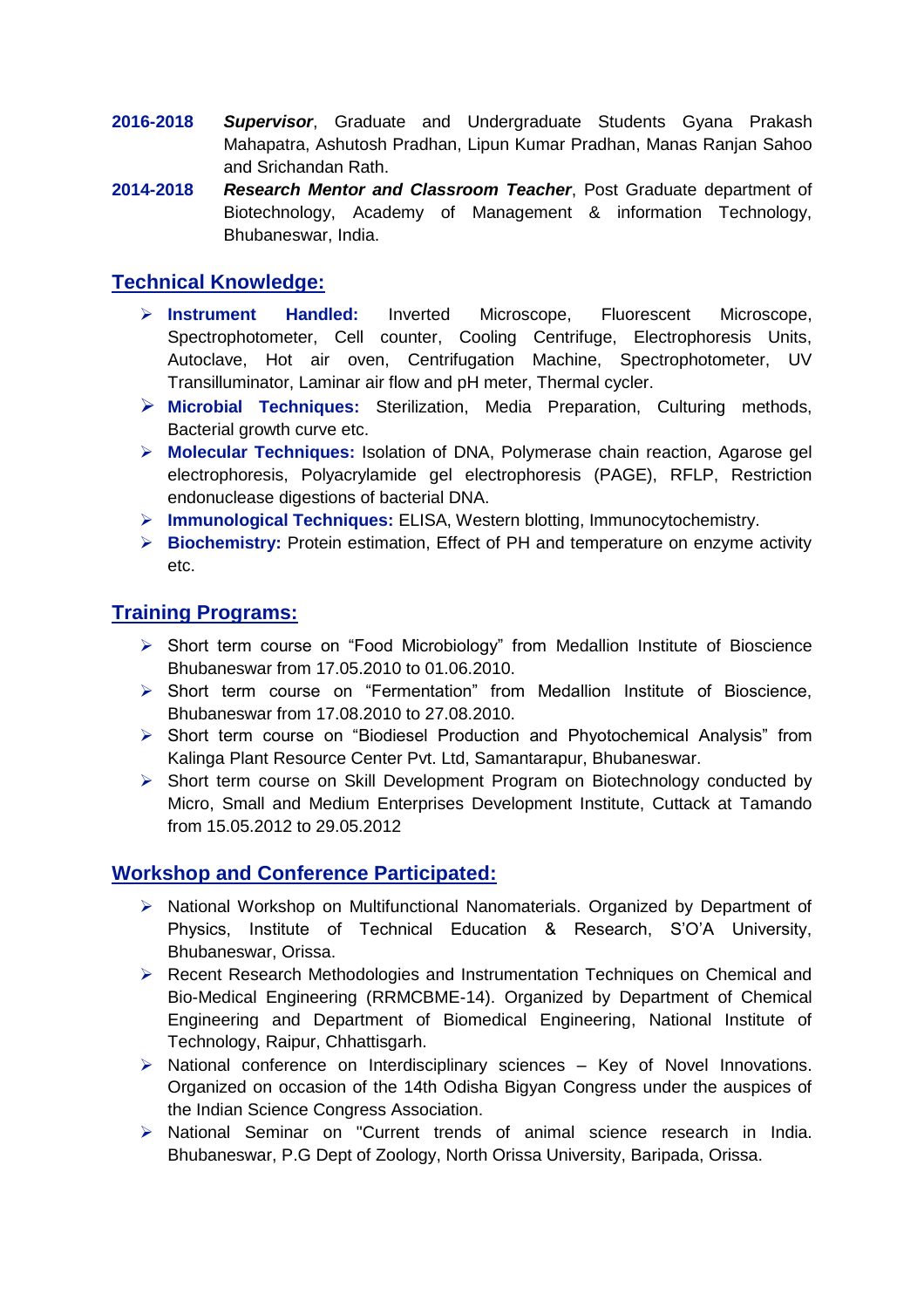# **Publications:**

## **Research Publications:**

- Panigrahi, Bijayananda, Rohit Kumar Singh, Uday Suryakant, Sourav Mishra, Akhilesh A. Potnis, Atala B. Jena, **Rout George Kerry**, Hema Rajaram, Sunil K. Ghosh, and Dindyal Mandal. "Cyclic peptides nanospheres: A '2-in-1'self-assembled delivery system for targeting nucleus and cytoplasm." European Journal of Pharmaceutical Sciences (2022): 106125.
- Rout JR, **Rout George Kerry**, Panigrahi D, Sahoo SL, Pradhan C, Ram SS, Chakraborty A, Sudarshan M (2019). Biochemical, molecular, and elemental profiling of Withania somnifera L. with response to zinc stress. *Environmental Science and Pollution Research*, 26(4):4116-4129. doi: 10.1007/s11356-018-3926-6.
- Rout JR, **Rout George Kerry**, Dash L, Nayak SR, Sahoo SL (2017). Anatomical and biochemical aspects of Thevetia peruviana L.: A commonly planted roadside tropical shrub of Bhubaneswar, Odisha. *International Journal of Pharmacy and Pharmaceutical Sciences*, 9(5), 051-059.
- Thaoti P, **Rout George Kerry**, Gouda S, Das G, Pramanik K, Thaoti H, Patra JK (2016). Photo-mediated green synthesis of silver and zinc oxide nanoparticles using aqueous extracts of two mangrove plant species, Heritiera fomes and Sonneratia apetala and investigation of their biomedical applications. *Journal of Photochemistry & photobiology, B: Biology*, 163 311-318.

## **Review Publications:**

- Ukhurebor, Kingsley Eghonghon, Robert Birundu Onyancha, Uyiosa Osagie Aigbe, Gladys UK-Eghonghon, **Rout George Kerry**, Heri Septya Kusuma, Handoko Darmokoesoemo, Otolorin Adelaja Osibote, and Vincent Aizebeoje Balogun. "A Methodical Review on the Applications and Potentialities of Using Nanobiosensors for Disease Diagnosis." BioMed Research International 2022 (2022).
- Hossain, Akbar, Milan Skalicky, Marian Brestic, Subhasis Mahari, **Rout George Kerry**, Sagar Maitra, Sukamal Sarkar et al. "Application of Nanomaterials to Ensure Quality and Nutritional Safety of Food." Journal of Nanomaterials 2021 (2021).
- Meera Kumari, **Rout George Kerry**, and Jyoti Ranjan Rout (2021). The Pandemic COVID-19 and Its Positive Influences on the Environment. *Current World Environment* 16 (2): 492–505. https://doi.org/10.12944/CWE.16.2.15.
- **Rout George Kerry**, Ukhurebor KE, Kumari S, Maurya GK, Patra S, Panigrahi B, Majhi S, Rout JR, del Pilar Rodríguez-Torres M, Das G, Shin HS. A comprehensive review on the applications of nano-biosensor based approaches for noncommunicable and communicable disease detection. Biomaterials Science. 2021.
- **Rout George Kerry**, GR Mahapatra, Maurya GK, Subasis M, Patra S, Das G, Patra JK, Sabuj S (2020) Molecular prospect of type-2 diabetes: Nanotechnology based diagnostics and therapeutic intervention. Reviews in Endocrine and Metabolic Disorders. https://doi.org/10.1007/s11154-020-09606-0
- **Rout George Kerry**, Das G, Golla U, Rodriguez-Torres MP, Shin H, Patra JK (2020) Engineered probiotic and prebiotic nutraceutical supplementations in combating noncommunicable disorders: A review. Current Pharmaceutical Biotechnology. DOI : 10.2174/1389201021666201013153142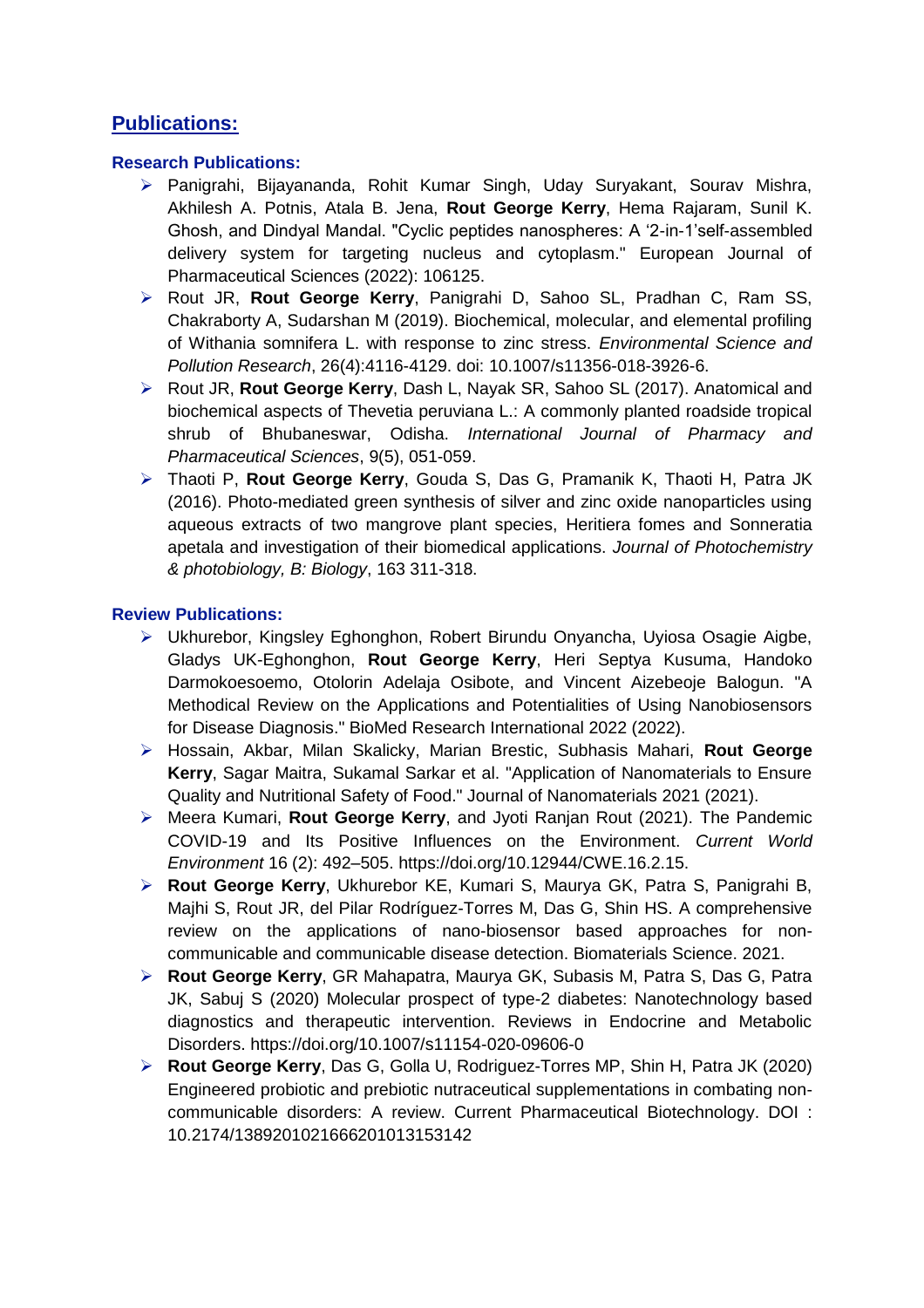- Gouda S, **Rout George Kerry**, Das A, Chauhan NS. (2020 Oct 3) Wildlife forensics: A boon for species identification and conservation implications. Forensic Science International.110530.
- Mondal A, Bose S, Banerjee S, Patra JK, Malik J, Mandal SK, Kilpatrick KL, Das G, **Rout George Kerry**, Fimognari C, Bishayee A. (2020) Marine Cyanobacteria and Microalgae Metabolites—A Rich Source of Potential Anticancer Drugs. Marine Drugs. Sep;18(9):476.
- Patra S, **Rout George Kerry**, Maurya GK, Panigrahi B, Kumari S, Rout JR. (2020) Emerging molecular prospective of SARS-CoV-2: Feasible nanotechnology based detection and inhibition. Frontiers in Microbiology. 11:2098.
- Satapathy S, Rout JR, **Rout George Kerry**, Thatoi H, Sahoo SL. (2020) Biochemical prospects of various microbial pectinase and pectin: An approachable concept in pharmaceutical bioprocessing. *Frontiers in Nutrition*. 7:117.
- Farzaei MH , Singh AK, Kumar R, Croley CR, Pandey AK, Coy-Barrera E, Patra JK, Das G, **Rout George Kerry**, Annunziata G, Tenore GC, Khan H, Micucci M, Budriesi R, Momtaz S, Nabavi SM, Bishayee A (2019). Targeting inflammation by flavonoids: Novel therapeutic strategy for metabolic disorders. *International Journal of Molecular Science*, 20(19), 4957; https://doi.org/10.3390/ijms20194957
- **Rout George Kerry**, Malik S, Redda YT, Sahoo S, Patra JK, Majhi S (2019). Nanobased approach to combat emerging viral (NIPAH virus) infection. *Nanomedicine*, 18:196-220. doi: 10.1016/j.nano.2019.03.004.
- **Rout George Kerry**, SM Sahoo, G Das, JK Patra (2018). Conventional and Nano-Based Therapy against Chronic Inflammatory Autoimmune Diseases. *Asian Journal of Biology*, 6 (3), 2456-7124.
- **Rout George Kerry**, Shin HS, Gouda S, Sahoo S, Das G, Fraceto LF, Patra JK (2018). Current advances in nanocarriers for biomedical research and their applications. *Artif Cells Nanomed Biotechnol*. 46(sup2):1053-1062. doi: 10.1080/21691401.2018.1478843
- **Rout George Kerry**, Gouda S, Sil B, Das G, Shin HS, Ghodake G, Patra JK (2018). Cure of tuberculosis using nanotechnology: An overview. *Journal of Microbiology*, 56(5):287-299. doi: 10.1007/s12275-018-7414-y.
- **Rout George Kerry**, Mahapatra GP, Patra S, Sahoo SL, Pradhan C, Padhi BK, Rout JR (2018). Proteomic and genomic responses of plants to nutritional stress. *Biometals*, 31(2):161-187. doi: 10.1007/s10534-018-0083-9.
- **Rout George Kerry**, Patra JK, Gouda S, Park Y, Shin HS, Das G (2018). Benefaction of probiotics for human health: A review. *J Food Drug Anal*, 26(3):927- 939. doi: 10.1016/j.jfda.2018.01.002.
- Gouda S, **Rout George Kerry**, Das G, Paramithiotis S, Shin H, Patra JK (2018). Revitalization of plant growth promoting rhizobacteria for sustainable development in agriculture. *Microbiological Research*, 206, 131–140.
- **Rout George Kerry**, Padhiary S, Mahapatra GP, Rout JR (2017). Utility of underwater weenie life forms as voluminous organisms: A Review. *ILMU KELAUTAN: Indonesian Journal of Marine Sciences,* 23 (2), 99-108.
- **Rout George Kerry**, Das G and Patra JK (2017). Biodiversity and conservation of Mangrove ecosystem around the World. *Journal of Biodiversity and Conservation*, 2017, 1(1):9-15.

### **Book Chapters:**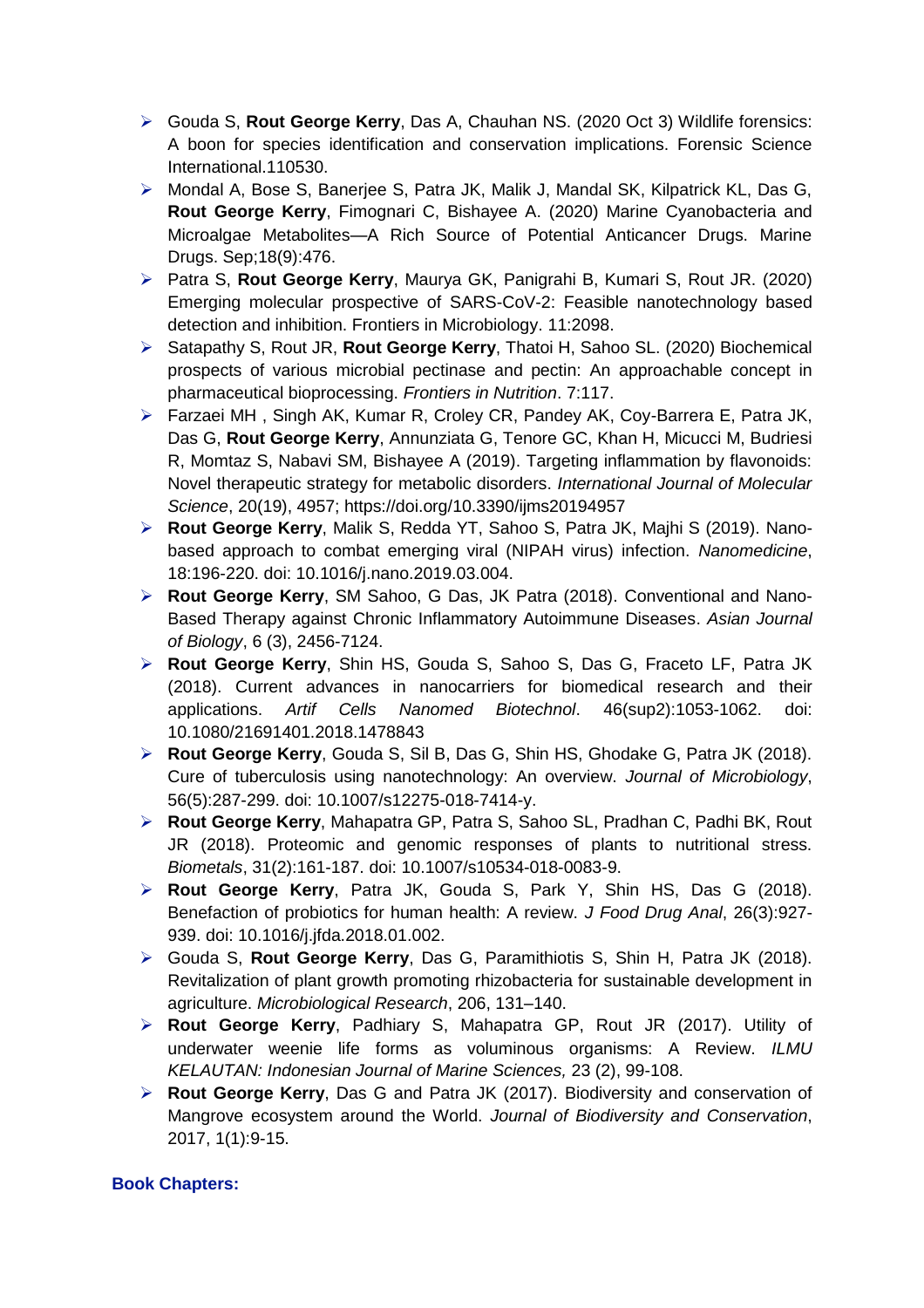- Kingsley Eghonghon Ukhurebor, Ituabhor Odesanya, Silas Soo Tyokighir, **Rout George Kerry**, Akinola Samson Olayinka and Ayodotun Oluwafemi Bobadoye (October 6th 2020). Wireless Sensor Networks: Applications and Challenges [Online First], IntechOpen, DOI: 10.5772/intechopen.93660. Available from: https://www.intechopen.com/online-first/wireless-sensor-networks-applications-andchallenges
- Santosh Malik, Ananya Ghosh, **Rout George Kerry**, Jyoti Ranjan Rout. S.Keerthi Kumari (eds.). Nanotechnology in preclinical pharmacokinetics., Advances in Pharmaceutical Biotechnology, *Springer Nature*, ISBN:978-981-15-2194-2
- Ananya Ghosh, Suahanto Gouda, **Rout George Kerry**, Gitishree Das, Jayanta Kumar Patra. Chitra G. (eds.). Viral and non-viral drug delivery systems for medical health care: an overview. Green Nanoparticles, *Springer Nature*, ISBN-978-3-030- 39245-1
- **Rout George Kerry**, Sabuj Sahoo, Gitishree Das, Jayanta Kumar Patra. Inamuddin et al. (eds.). Theranostic application of nanoparticulated system: Present and future prospects. *Biosensors Materials and Applications, Materials Research Foundations*, Vol. 47, pp 241-288, 2019 DOI: https://doi.org/10.21741/9781644900130-7
- **Rout George Kerry**, Jyoti Ranjan Rout, Gitishree Das, Leonardo Fernandes Fraceto, Spiros Paramithiotis, Jayanta Kumar Patra. S. Paramithiotis and J.K. Patra (eds.). Applications of nanotechnology in food and agriculture. Food Molecular Microbiology, *CRC Press Taylor & Francis Group*. ISBN 9781315110110
- Sushanto Gouda, **Rout George Kerry**, Gitishree Das, Jayanta Kumar Patra. D.K. Tripathi et al. (eds.). Synthesis of nanoparticles utilizing sources from the mangrove environment and their potential applications: An overview. Nanomaterials in Plants, Algae, and Microorganisms Concepts and Controversies: Volume 2, *Academic press an imprint of Elsevier.* https://doi.org/10.1016/B978-0-12-811488-9.01001-5
- Sushanto Gouda, **Rout George Kerry**, Dibyaranjan Samal, Gyana Prakash Mahapatra, Gitishree Das and Jayanta Kumar Patra. J.K. Patra et al. (eds.). Application of plant growth promoting rhizobacteria in agriculture. *Advances in Microbial Biotechnology*. ISBN 9781771886673
- Sabuj Sahoo, Sarmistha Sarangi, and **Rout George Kerry**. J.K. Patra et al. (eds.). Bioprospecting of endophytes for agricultural and environmental sustainability. *Microbial Biotechnology*. https://doi.org/10.1007/978-981-10-6847-8\_19
- Sushanto Gouda, Suman Nayak, Shristy Bishwakarma, **Rout George Kerry**, Gitishree Das, and Jayanta Kumar Patra. J.K. Patra et al. (eds.). Role of microbial technology in agricultural sustainability. *Microbial Biotechnology*, https://doi.org/10.1007/978-981-10-6847-8\_8
- **Rout George Kerry**, Sushanto Gouda, Gitishree Das, Chethala. N. Vishnuprasad, and Jayanta Kumar Patra. J.K. Patra et al. (eds.). Agricultural nanotechnologies: Current applications and future prospects. *Microbial Biotechnology*, https://doi.org/10.1007/978-981-10-6847-8\_1
- **Rout George Kerry**, Pratima Pradhan, Dibyaranjan Samal, Sushanto Gouda, Gitishree Das, Han-Seung Shin, and Jayanta Kumar Patra. J.K. Patra et al. (eds.). Probiotics: The ultimate nutritional supplement. *Microbial Biotechnology*. https://doi.org/10.1007/978-981-10-7140-9\_7
- **Rout George Kerry**, Sushmita Patra, Sushanto Gouda, Jayanta Kumar Patra, and Gitishree Das. J.K. Patra et al. (eds.). Microbes and their role in drought tolerance of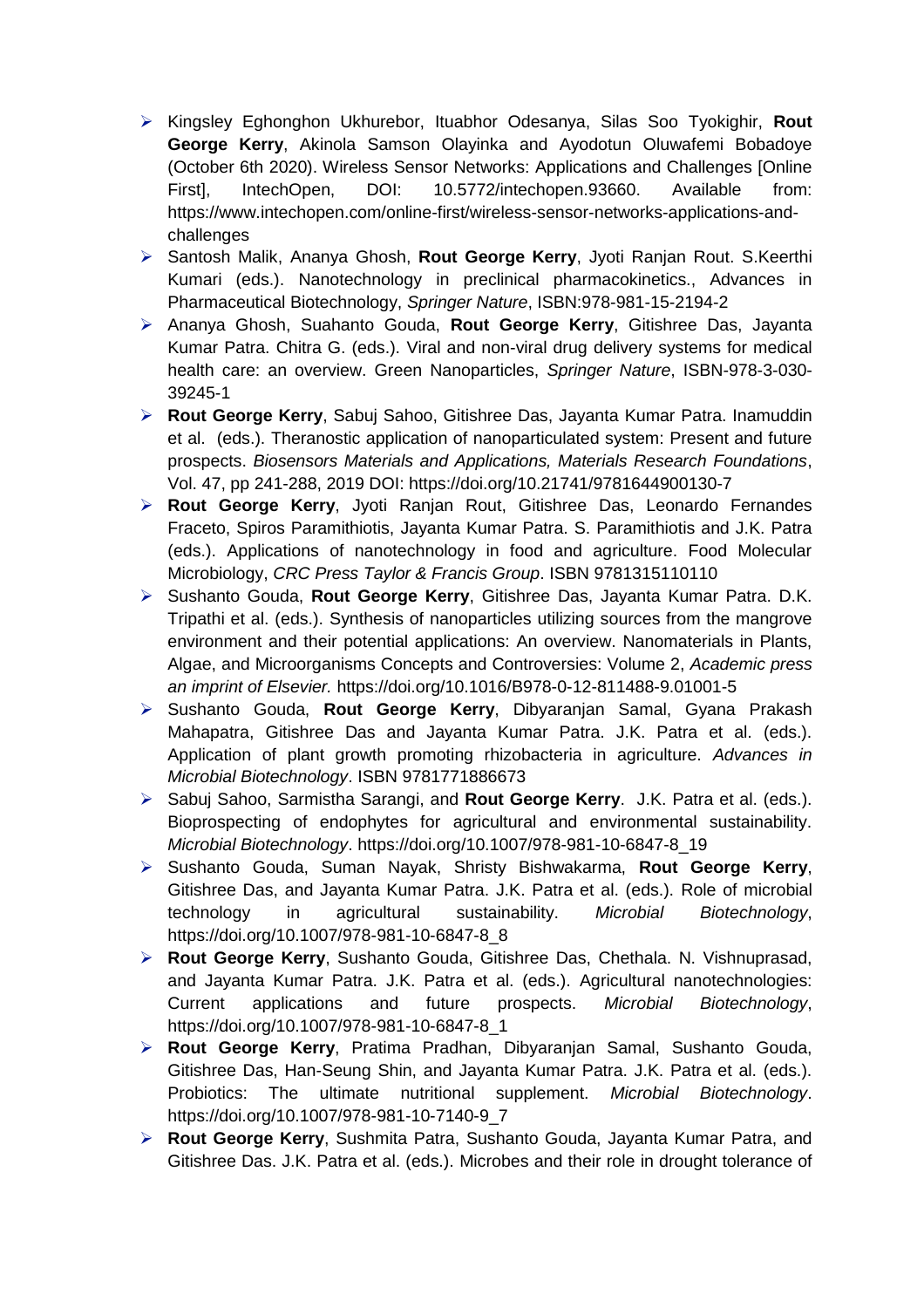agricultural food crops. *Microbial Biotechnology*, https://doi.org/10.1007/978-981-10- 7140-9\_12

#### **Edited Book Published**

 $\triangleright$  Biotechnological advances for microbiology, molecular biology, and nanotechnology: An interdisciplinary approach to the life sciences. (2021) Editors: Jyoti Ranjan Rout, **Rout George Kerry**, Abinash Dutta, ISBN: 9781771889995, CRC Press Taylor and Francis, Ohio, United States. http://www.appleacademicpress.com/title.php?id=9781771889995

#### **References:**

### **1. Dr. Jayanta Kumar Patra**

Assistant Professor Research Institute of Biotechnology & Medical Converged Science, Dongguk University-Seoul, Ilsandong-gu, Gyeonggi-do 10326, Republic of Korea Email Id: [jkpatra@dongguk.edu](mailto:jkpatra@dongguk.edu)

#### **2. Dr. Gitishree Das**

Assistant Professor Research Institute of Biotechnology & Medical Converged Science, Dongguk University-Seoul, Ilsandong-gu, Gyeonggi-do 10326, Republic of Korea Email Id: [gitishreedas@gmail.com](mailto:gitishreedas@gmail.com)

#### **3. Dr. Jyoti Ranjan Rout**

Assistant Professor School of Biological Sciences, Asian Institute of Public Health University, Ganganagar, Bhubaneswar, Odisha, 751001, India Tel No: +91-7205074656 Email Id: [routjr@aiph.ac.in](mailto:routjr@aiph.ac.in)

## **4. Dr. Sanatan Majhi**

Assistant Professor Department of Biotechnology, Utkal University, Vani Vihar, Bhubaneswar, Odisha, 754001, India Tel No: +91-7205074656 Email Id: [sanatan.biotech@utkaluniversity.ac.in](mailto:sanatan.biotech@utkaluniversity.ac.in)

#### **5. Dr. Koustava Kumar Panda**

Associate Professor Department of Plant Biotechnology M.S.Swaminathan School of Agriculture Centurion University of Technology and Management Paralakhemundi, Gajapati, Odisha, 761211, India